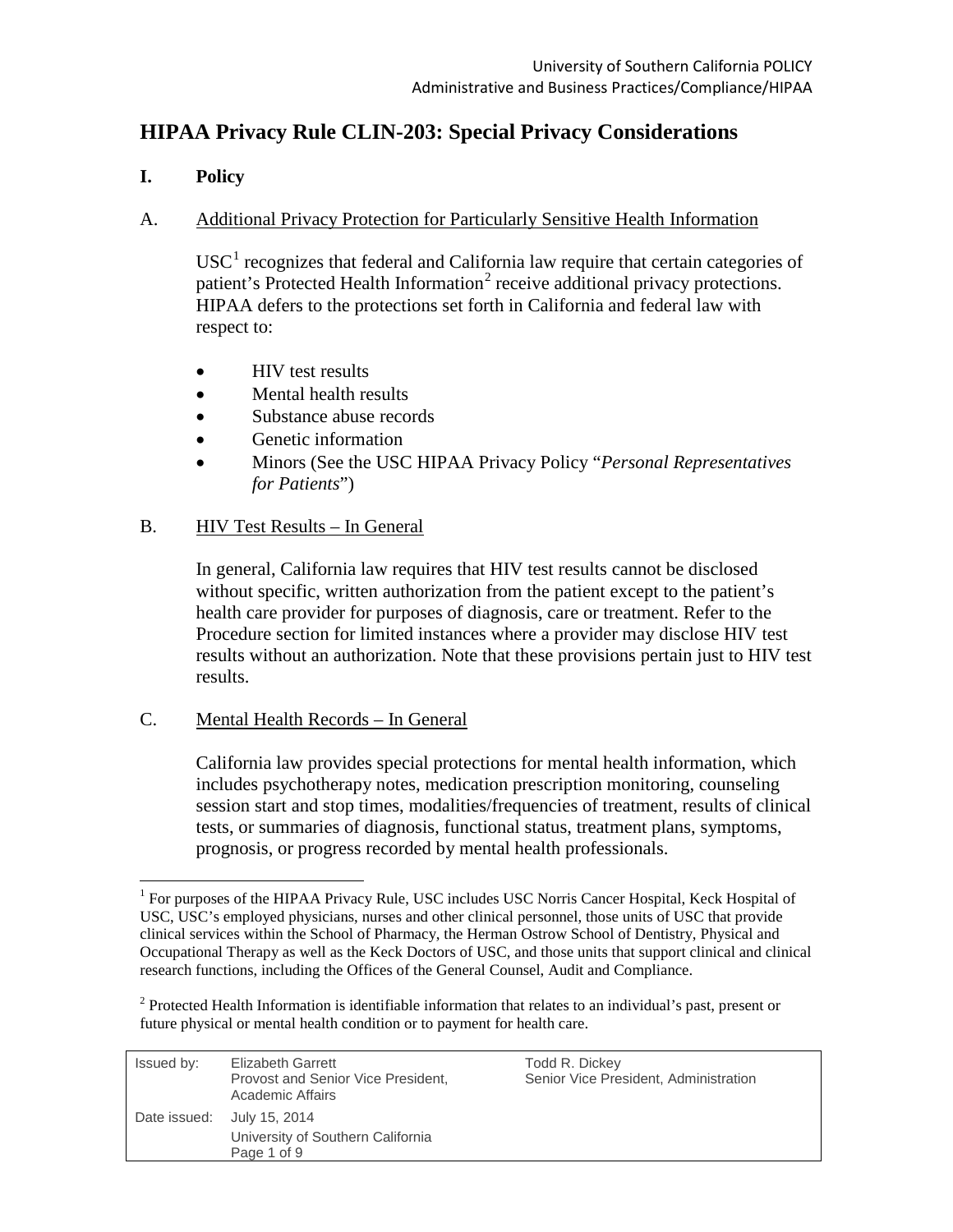In general mental health information may be shared among providers for the purposes of treatment. All other uses and disclosures require the specific authorization of the patient to disclose mental health information.

The state law that addresses the confidentiality of mental health information is known as the Lanterman-Petris-Short Act  $("LPS Act")^3$  $("LPS Act")^3$ . Refer to the Procedures section for additional information on the use or disclosure of mental health information; additional questions should be referred to the Office of Compliance.

#### D. Substance Abuse Records – In General

Generally, the identity and records of the diagnosis, prognosis, or treatment of any patient which are maintained in connection with the performance of any drug abuse treatment or prevention effort directly or indirectly assisted by the State Department of Alcohol and Drug Programs are confidential and may not be disclosed without the written consent of the individual<sup>[4](#page-1-1)</sup>. Please refer to the Procedures section for specific exceptions of written authorization to release these records and refer any additional questions to the Office of Compliance.

#### E. Genetic Information – Special Note on Genetic Tests Results

In general, genetic information<sup>[5](#page-1-2)</sup> that is part of an individual's medical record is protected by the same federal and state privacy laws that safeguard protected health information and as such requires a specific written authorization for uses/disclosures for purposes outside of treatment, payment or health care operations.

Under California law, USC Health Plans<sup> $6$ </sup> are prohibited from disclosing genetic test results without specific written authorization<sup>[7](#page-1-4)</sup>.

the dental plan administered by Delta Dental) and the Health Care Pretax Payment Account Plan Number 521 (i.e., the PPA Plan).

<span id="page-1-4"></span><span id="page-1-3"></span>

| $221$ , $122$ , $100$ , $111$ , $11$ , $101$ |                                                                                |                                                         |
|----------------------------------------------|--------------------------------------------------------------------------------|---------------------------------------------------------|
| Issued by:                                   | Elizabeth Garrett<br>Provost and Senior Vice President,<br>Academic Affairs    | Todd R. Dickey<br>Senior Vice President, Administration |
|                                              | Date issued: July 15, 2014<br>University of Southern California<br>Page 2 of 9 |                                                         |

<span id="page-1-1"></span><span id="page-1-0"></span><sup>&</sup>lt;sup>3</sup> California Welfare and Institutions Code section 5328 *et seq*.<br><sup>4</sup> The Lanterman-Petris-Short Act imposes specific restrictions on information obtained or generated by mental health services provided in an institutional setting or pursuant to a community mental health treatment program. This information is generally considered to be confidential and only may be released in

<span id="page-1-2"></span><sup>&</sup>lt;sup>5</sup> "Genetic Information" includes information regarding genetic tests, genetic tests of a family member, embryo, or fetus, and the diagnosis of a disease or disorder in your family members (also referred to as "family history"). It includes any analysis of DNA, RNA, chromosomes, proteins, or metabolic compounds that detect genetic mutations or chromosomal changes. This includes any request for, or receipt of, genetic services, or participation in research that includes genetic services, by the individual or the individual's family members. *GINA- Genetic Information Nondiscrimination Act of 2008*. <sup>6</sup> USC's self-insured health plans are the Medical Care Plan Number 520 (i.e., the USC Network Plan and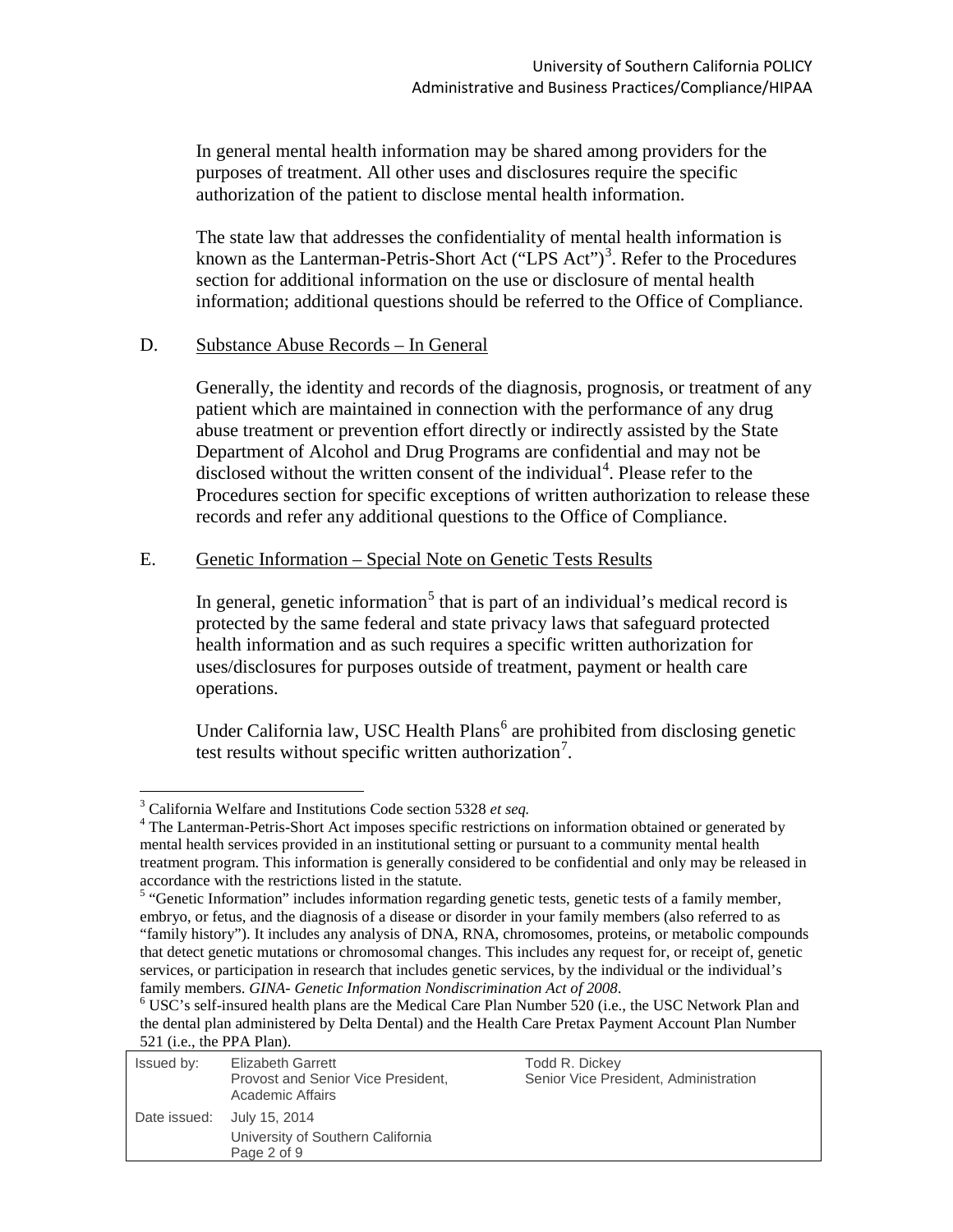#### F. Minors – Special Note

Use and disclosure of protected health information associated with the care of minors should be administered using the same principles as consent for treatment.

Generally, a parent or guardian controls a minor's privacy rights. However, there are a number of exceptions that apply in which a minor holds the right to consent and therefore controls all consequent privacy rights. Refer to the USC HIPAA Privacy Rule *Personal Representatives of Patients* policy for additional information.

#### **II. Procedures**

#### A. HIV Test Results

- *1. HIV test results cannot be disclosed without an authorization except in the following limited circumstances:*
	- a. To the subject or the subject's legal representative
	- b. To the subject's health care provider or agent or employee of provider for purposes of diagnosis, care or treatment
	- c. To health care provider who procures, processes, distributes or uses a human body part donated under Uniform Anatomical Gift Act
	- d. To the "designated officer" of an "emergency response employee" as defined by Ryan White Comprehensive AIDS Resources Emergency Act
	- e. To a procurement organization, a coroner or a medical examiner in conjunction with organ donation
	- f. To a health care worker who has been exposed to the potentially infectious materials of a patient provided strict procedures for testing and consent are followed under California law
	- g. Centers for Disease Control for mandated reporting re: diagnosed cases of AIDS
	- h. Submission of monthly statistical data from blood banks and plasma centers regarding the detection or presence of HIV or viral hepatitis (but no identifiers should be included in reports)
- *2. A physician shall not be liable for disclosing positive test results to a person:*

|              | California Civil Code Section 56.17.                                               |                                                         |
|--------------|------------------------------------------------------------------------------------|---------------------------------------------------------|
| Issued by:   | <b>Elizabeth Garrett</b><br>Provost and Senior Vice President,<br>Academic Affairs | Todd R. Dickey<br>Senior Vice President, Administration |
| Date issued: | July 15, 2014<br>University of Southern California<br>Page 3 of 9                  |                                                         |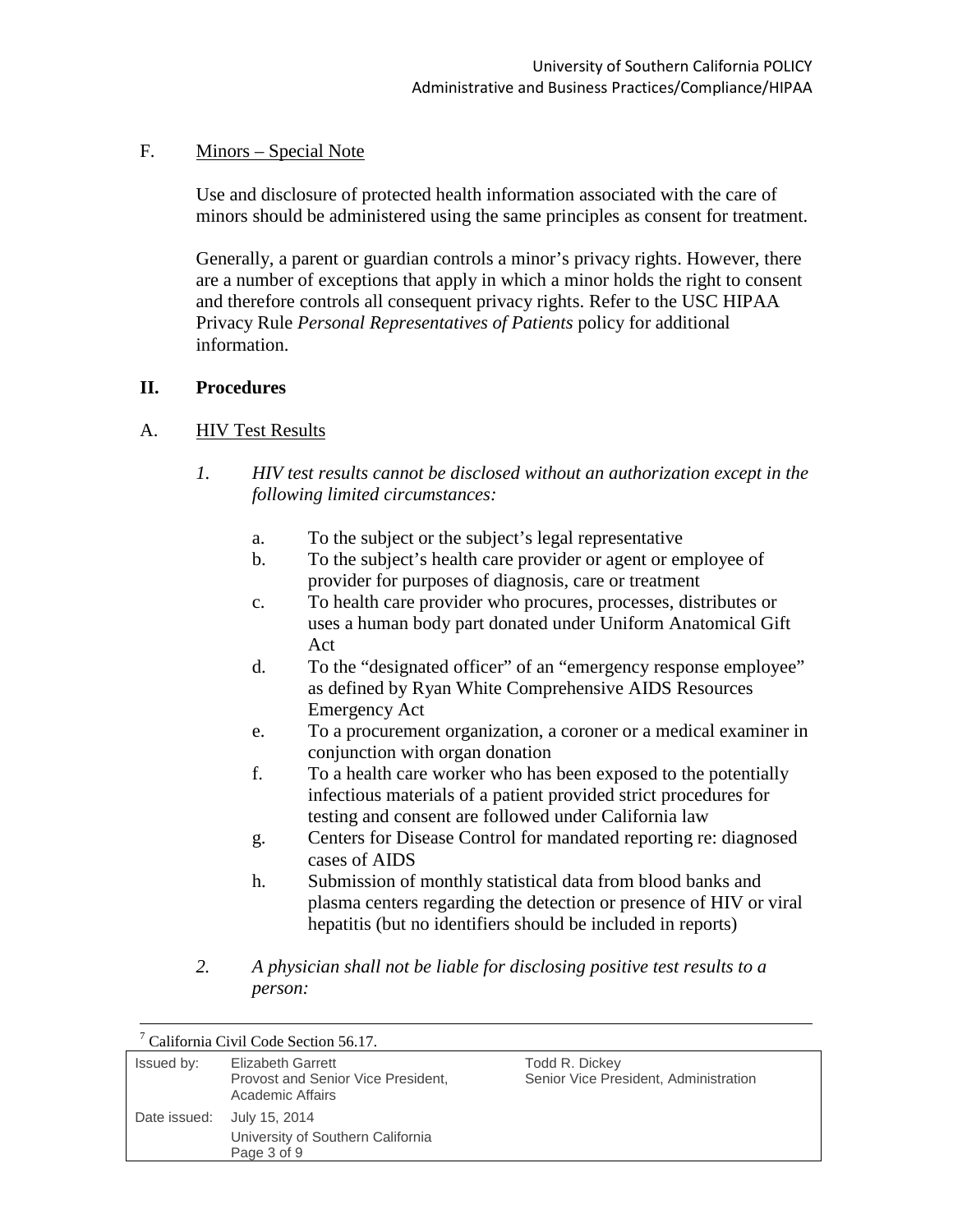- a. The physician reasonably believes is the spouse of the patient;
- b. Whom the patient has shared hypodermic needles;
- c. Who was a sexual or needle sharing partner of the patient if the patient has decided not to tell the partner or was unable to reach the partner; or
- d. To a county health officer.
- *3. When handling HIV test results it is important to remember:*
	- a. There is no research exception, meaning that the subject must provide specific authorization to release HIV test results for research purposes. Review USC's template authorization, which requires that the patient initial the authorization to specifically permit such a disclosure.
	- b. The IRB may not waive authorization requirement to use or disclose HIV test results.
	- c. Once disclosed pursuant to an authorization, no further disclosure is authorized unless permitted by law or authorized by patient.
	- d. Civil and criminal penalties apply for negligent or willful breach of this provision.
- B. Mental Health Records
	- *1. In general, mental health and development information may be released only with written authorization, however the following exceptions apply where authorization is not required:*
		- a. Program personnel: Communication of information to professionals within the facility who are providing services or appropriate referrals, or in the course of conservatorship proceedings; professionals outside the facility who have medical or psychological responsibility for the care of the patient; facilities that provide intensive treatment or comprehensive evaluations may disclose records and information that to an officer conducting a conservatorship investigation if the records may facilitate the investigation (documentation of the conservatorship proceedings is required).
		- b. Patient authorizes release of information to others: When the patient, with the approval of the physician, licensed psychologist, social worker with a master's degree in social work, or licensed marriage and family therapist, who is in charge of the patient, designates persons to whom information or records may be released, except that a physician, licensed marriage and family

| Issued by: | Elizabeth Garrett<br>Provost and Senior Vice President,<br>Academic Affairs    | Todd R. Dickey<br>Senior Vice President, Administration |
|------------|--------------------------------------------------------------------------------|---------------------------------------------------------|
|            | Date issued: July 15, 2014<br>University of Southern California<br>Page 4 of 9 |                                                         |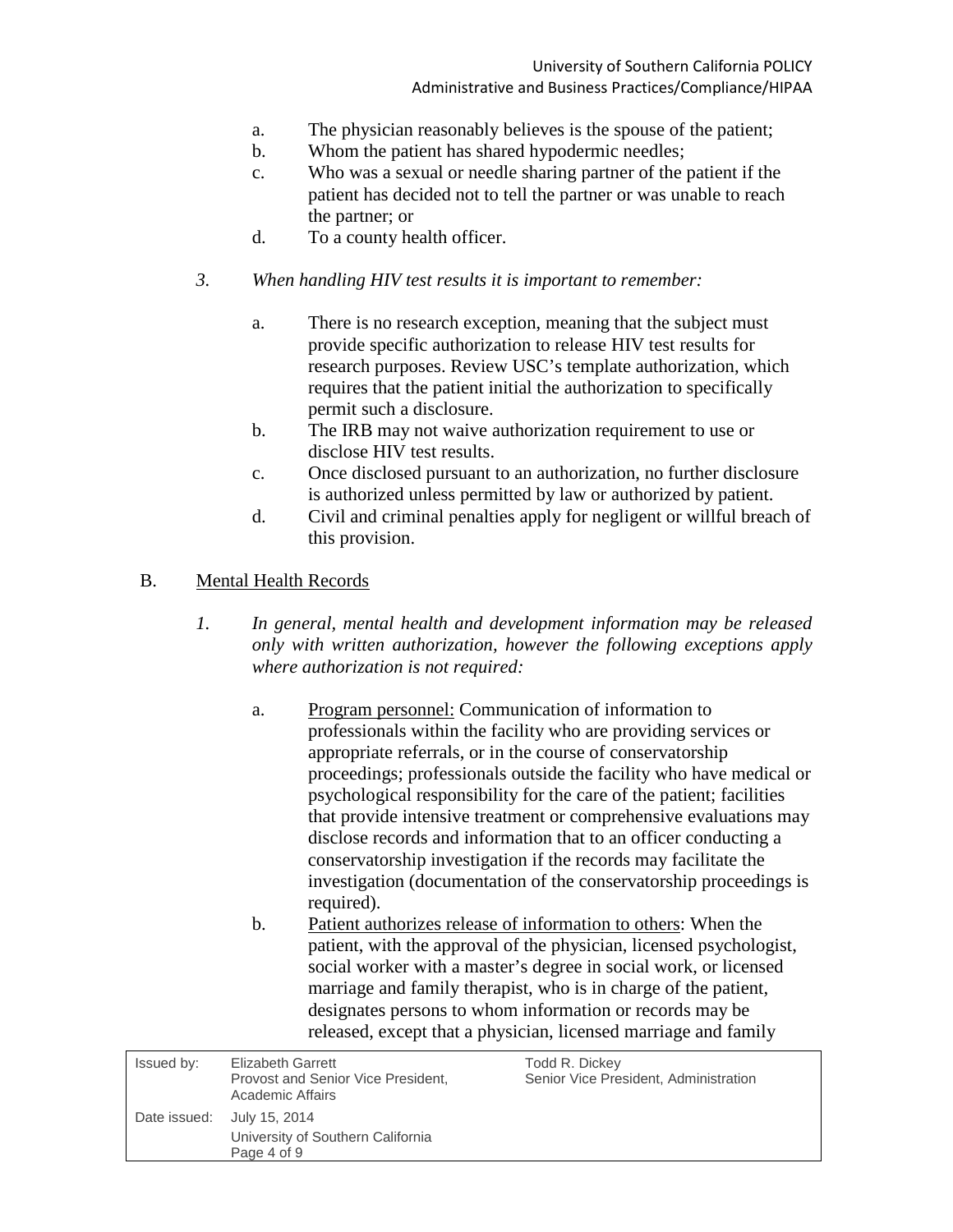therapist, nurse, attorney, or other professional person does not have to reveal information that has been given to him or her in confidence by members of a patient's family.

- c. Qualified service organizations<sup>[8](#page-4-0)</sup>: Communications to qualified service organizations including to:
	- i. Professionals serving on "multidisciplinary personnel" teams<sup>[9](#page-4-1)</sup>.
	- ii. Third party payors or other persons or organizations in connection with processing a claim for aid, insurance, or medical assistance to which the patient may be entitled.
- d. To appropriate federal, state , or local governmental agencies including:
	- i. To government law enforcement agencies in specific  $circumstances<sup>10</sup>$ .
	- ii. To the California state Committee on Senate Rules or the state Committee on Assembly Rules for purposes of legislative action.
	- iii. To the California Youth Authority and California Adult Correctional Agency or any component thereof, as necessary to the administration of justice.
	- iv. To courts, as necessary to the administration of justice.
	- v. To authorized licensing personnel who are employed by or who are authorized representatives of the California Department of Health Services, and who are licensed or registered health professionals; and to authorized legal staff or special investigators who are peace officers who are employed by or who are authorized representatives of the state Department of Social Services as necessary to the performance of their duties.
	- vi. To any board which licenses and certifies professionals in the fields of mental health and developmental disabilities under California law, when the Director of Mental Health has reasonable cause to believe that a violation of any provision of law subject to the jurisdiction of such board has occurred and the records are relevant to the violation.

 $9$  As defined in Welfares and Institutions Code § 18951(d)) provided the information disclosed is relevant to the prevention, identification, management, or treatment of an abused child and the child's parents.  $^{10}$  CA Welfare and Institutions Code § 5328

<span id="page-4-2"></span><span id="page-4-1"></span>

| Issued by:   | Elizabeth Garrett<br>Provost and Senior Vice President,<br>Academic Affairs | Todd R. Dickey<br>Senior Vice President, Administration |
|--------------|-----------------------------------------------------------------------------|---------------------------------------------------------|
| Date issued: | July 15, 2014<br>University of Southern California<br>Page 5 of 9           |                                                         |

<span id="page-4-0"></span><sup>&</sup>lt;sup>8</sup> A qualified service organization is defined as a person or organization that provides services to a program, such as data processing, bill collecting, dosage preparation, laboratory analyses, or legal, medical, accounting, or other professional services, or services to prevent or treat child abuse or neglect, including training on nutrition and child care and individual and group therapy, and has entered into a written agreement with a program regarding confidentiality.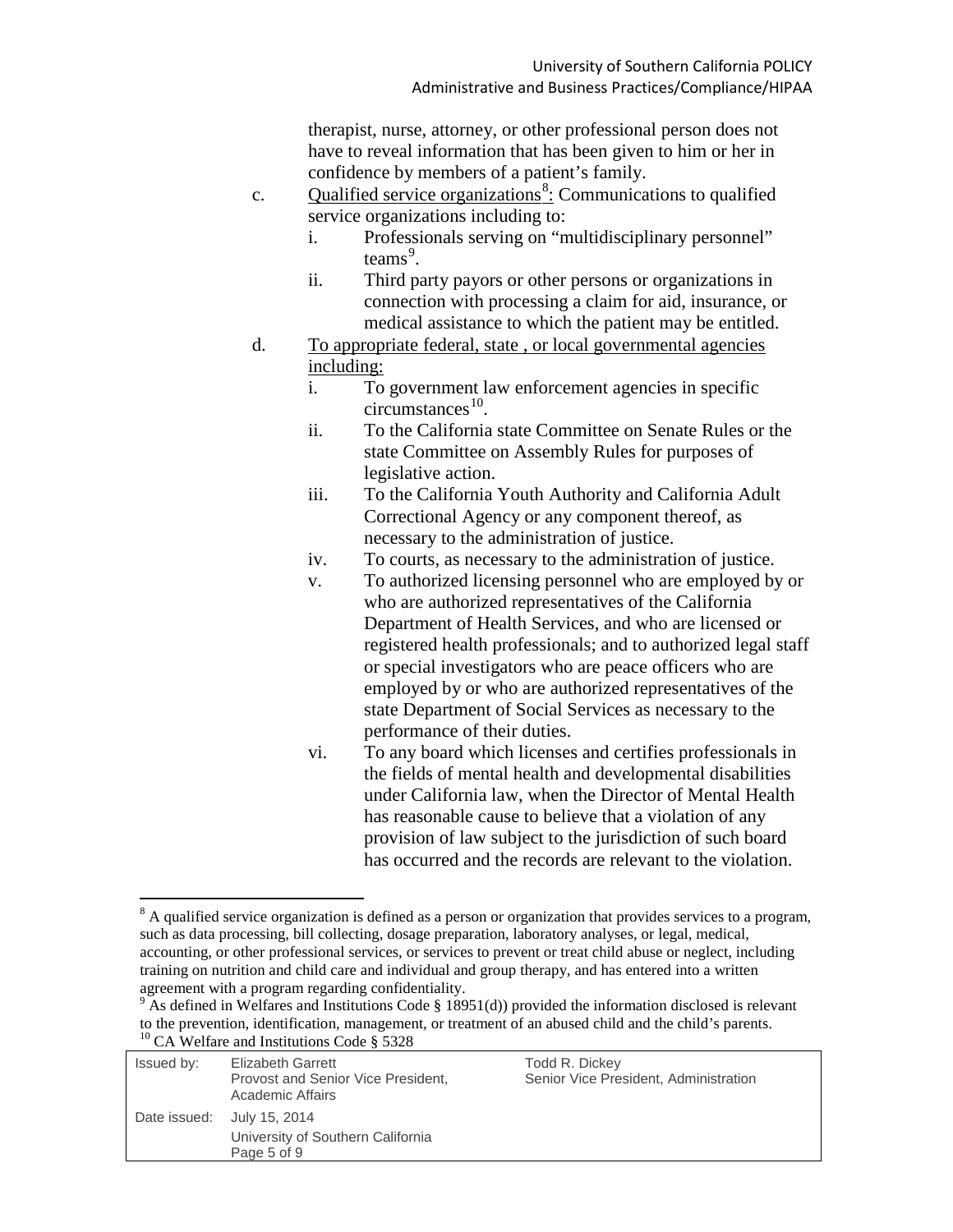- vii. For compilation and publication of statistical data pursuant to standards set by the Director of Mental Health for the State of California.
- viii. To a quality assurance committee established in compliance with Welfare and Institutions Code §§ 4070 and 5624.
- ix. To a qualified professional person, as defined by the Genetic Disease Unit, for the purposes of genetic counseling for blood relatives of the patient, upon the request of a blood relative. The patient must first be asked to give consent, but if he or she does not or cannot respond after reasonable attempts are made for a two-week period, the information may be released to the professional upon the request of the blood relative.
- x. To individual(s) whom the patient has threatened to harm and to law enforcement agencies that the patient's psychotherapist determines are needed for the protections of that individual(s), when in the opinion of the patient's psychotherapist the patient presents a serious danger of violence to such individual(s).
- xi. To individuals serving on an interagency case management council<sup>[11](#page-5-0)</sup> to the extent necessary to perform its duties. This council must attempt to obtain the consent of the patient. If this consent is not given, the council must justify in the patient's medical record why these records are necessary for the work of the council.
- xii. To a designee of a human service agency serving older adults through an established multidisciplinary team, when an older adult client presents signs or symptoms of elder abuse or neglect. The information must be limited to whether or not the client is receiving services from any other county agency and must not include information regarding the nature of the treatment or services provided.
- xiii. In communications relating to the prevention, investigation, or treatment of elder abuse or dependent adult abuse.
- xiv. To a domestic violence death review team.
- xv. To the "protection and advocacy agency" (Protection and Advocacy, Inc.) established in California to fulfill the requirements and assurances of the federal Protection and Advocacy of the Mentally Ill Individuals Act of 1986 for

<sup>11</sup> As defined in the California Welfare and Institution Code § 5606.6.

<span id="page-5-0"></span>

| Issued by: | Elizabeth Garrett<br>Provost and Senior Vice President,<br>Academic Affairs | Todd R. Dickey<br>Senior Vice President, Administration |
|------------|-----------------------------------------------------------------------------|---------------------------------------------------------|
|            | Date issued: July 15, 2014                                                  |                                                         |
|            | University of Southern California                                           |                                                         |
|            | Page 6 of 9                                                                 |                                                         |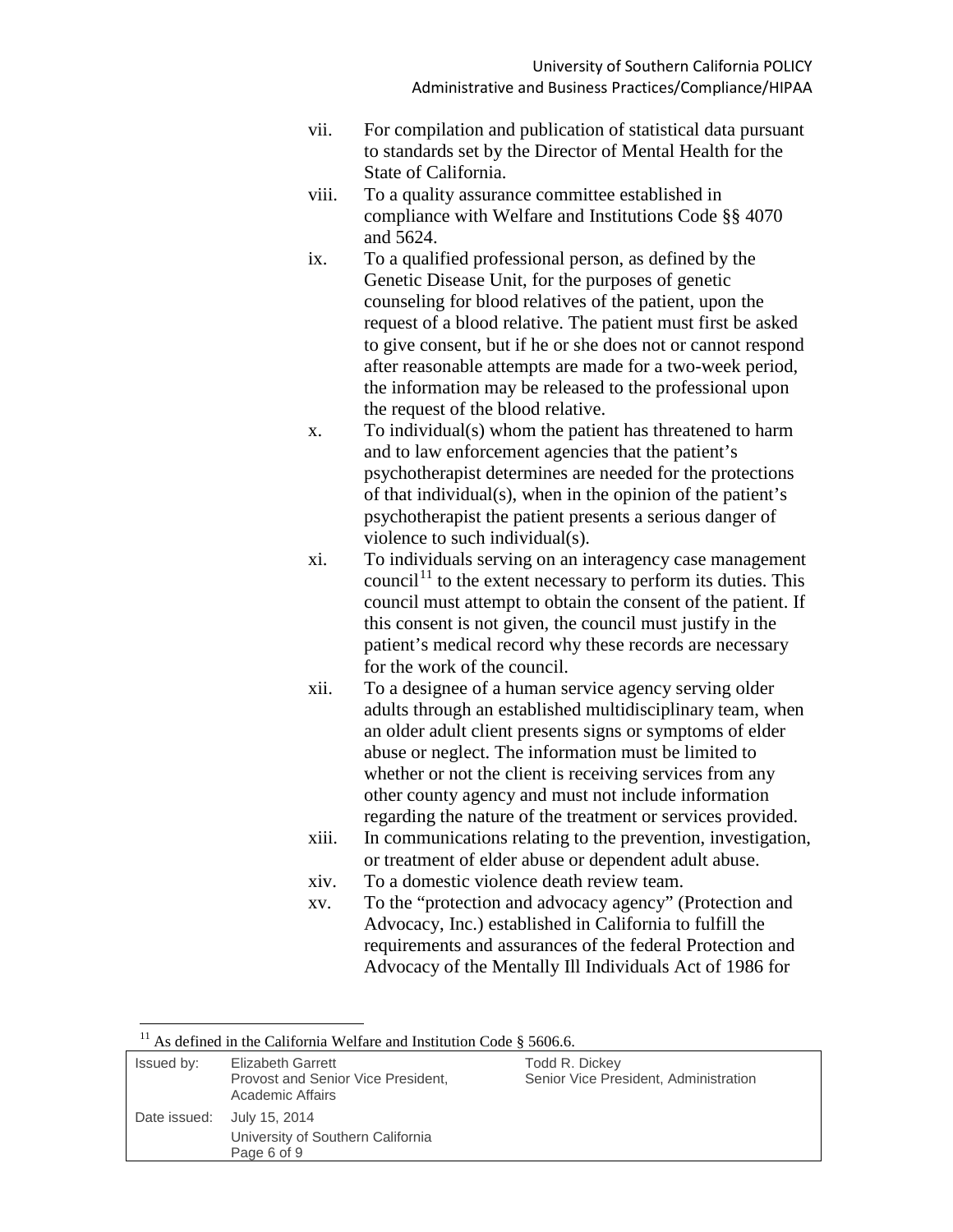the protection and advocacy of the rights of individuals identified as mentally ill<sup>12</sup>.

- xvi. To the "designated officer" of an "emergency response employee" (as those terms are used in the Ryan White Comprehensive AIDS Resources Emergency Act of 1990) or from that designated officer to an emergency response employee, but only to the extent to comply with the Ryan White Act.
- xvii. Medical records that contain information pertaining to mental health or disabilities protected under LPS Act may be released to researchers, provided that the Director of Mental Health or the Director of Developmental Services designates by regulation rules for the conduct of research and requires the research to be first reviewed by the appropriate institutional review board or boards. In addition, each researcher, including employees of the facility maintaining the records, must sign a confidentiality oath as set forth in the Act.

#### C. Substance Abuse

- *1. In general, substance abuse records may be released only with written patient authorization; however, the following exceptions apply where authorization is not required[13](#page-6-1) :*
	- a. Program personnel: Communication of information between personnel who need such information to diagnosis, treat, or refer for treatment of alcohol or substance abuse if communications are within or between a program and the entity that has control over program do not require authorization.
	- b. Qualified service organizations: Communications between a program and a qualified service organization.
	- c. Crimes on program premises or against program personnel: Communications between program personnel and law enforcement in cases that are directly related to a patient's commission of a crime on program premises or against program personnel or to a threat to commit such crime, as long as the communications are limited to the circumstances of the incident(s)<sup>14</sup>.

<span id="page-6-0"></span> $12$  Access to such information and records must be in accordance with the requirement set forth in California Welfare and Institutions Code § 4900 et seq.<br><sup>13</sup> 42 *CFR Part 2*<br><sup>14</sup>  $^{42}$  *CFR 2*.12. 9(c)(5)

<span id="page-6-2"></span><span id="page-6-1"></span>

| $+2$ CMN 2.12. $7000$ |                                                                             |                                                         |
|-----------------------|-----------------------------------------------------------------------------|---------------------------------------------------------|
| Issued by:            | Elizabeth Garrett<br>Provost and Senior Vice President,<br>Academic Affairs | Todd R. Dickey<br>Senior Vice President, Administration |
| Date issued:          | July 15, 2014<br>University of Southern California<br>Page 7 of 9           |                                                         |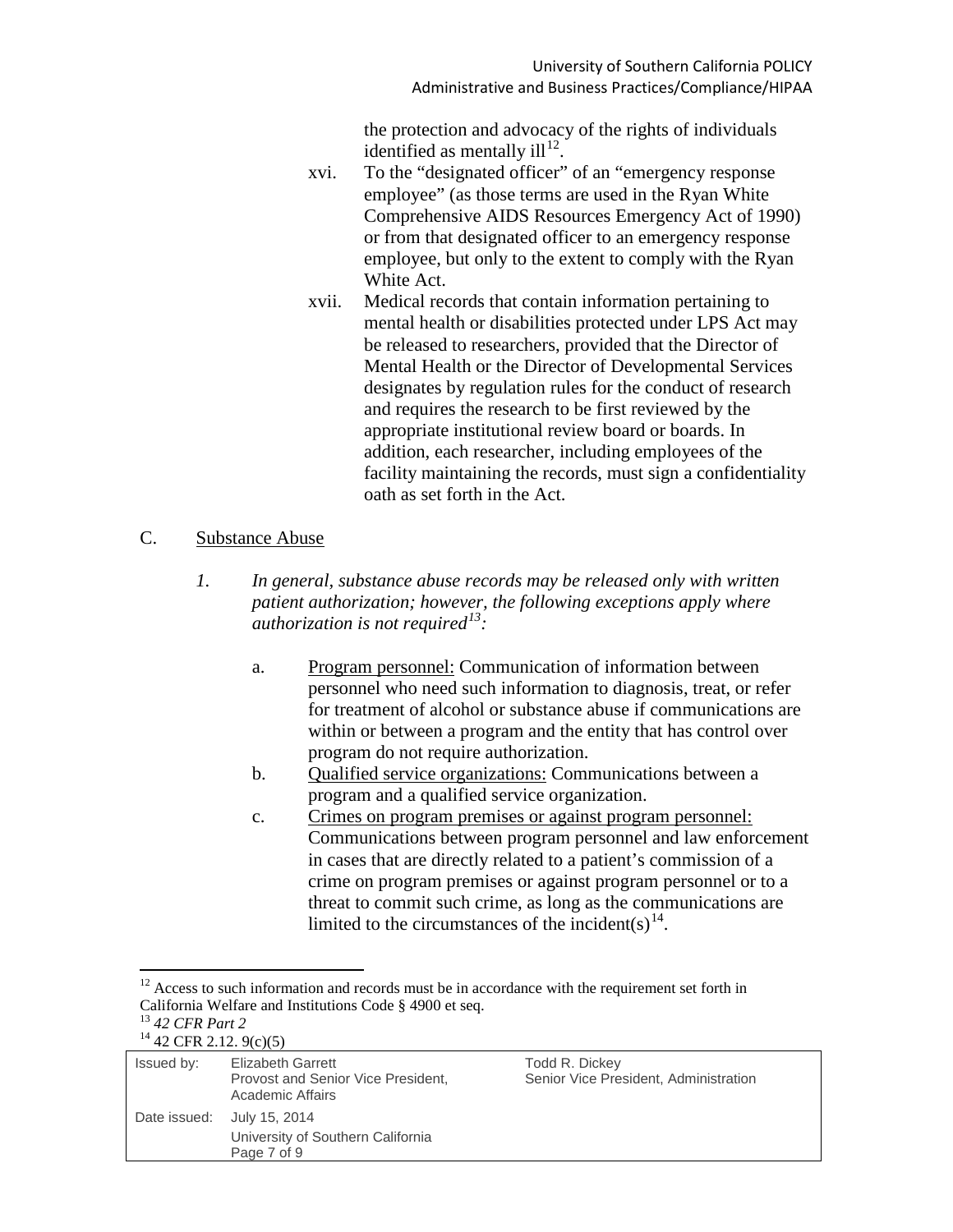- d. Child abuse reports: Reports of suspected child abuse and neglect under California law to the appropriate authorities<sup>[15](#page-7-0)</sup>.
- e. Veterans' Administration and Armed Forces: Certain exceptions to the consent requirement apply to records and information maintained by the Veterans' Administration and Armed Forces<sup>16</sup>.
- f. Medical emergencies: Information may be disclosed to medical personnel who need the information to treat a condition which poses an immediate threat to the health of any individual and which requires immediate medical intervention $17$ .
- g. Research activities: Medical records that contain information pertaining to alcohol or drug treatment and which are protected under federal law may be disclosed for research if the program director at the treatment facility determines that:
	- i. The recipient of the patient-identifiable information is qualified to conduct research;
	- ii. The researcher has a research protocol under which the patient-identifiable information will be maintained in accordance with specified security requirements;
	- iii. Patient-identifying information disclosed will not be redisclosed except back to the program from which that information was obtained;
	- iv. The recipient of the information has provided a satisfactory written statement that a group of three or more individuals who are independent of the research project has reviewed the protocol and determined that the rights and welfare of patients will be adequately protected, and the risks in disclosing the patient-identifiable information are outweighed by the potential benefits of the research.
- h. Audit and evaluation activities: Information may be disclosed to the following entities who are conducting an audit/evaluation:
	- i. An appropriate federal, state, or local governmental agency that provides financial assistance to the program or is authorized by law to regulate its activities
	- ii. A third party payer covering patients in the program
	- iii. A private person or entity that provides financial assistance to the program
	- iv. A peer review organization performing utilization or quality control review

<sup>&</sup>lt;sup>15</sup> 42 CFR 2.12 (c)(6)<br><sup>16</sup> 42 CFR 2.12(c)(1)<br><sup>17</sup> See 42 CFR 2.51(b) for other situations involving emergencies.

<span id="page-7-2"></span><span id="page-7-1"></span><span id="page-7-0"></span>

| Issued by: | Elizabeth Garrett<br>Provost and Senior Vice President,<br>Academic Affairs    | Todd R. Dickey<br>Senior Vice President, Administration |
|------------|--------------------------------------------------------------------------------|---------------------------------------------------------|
|            | Date issued: July 15, 2014<br>University of Southern California<br>Page 8 of 9 |                                                         |